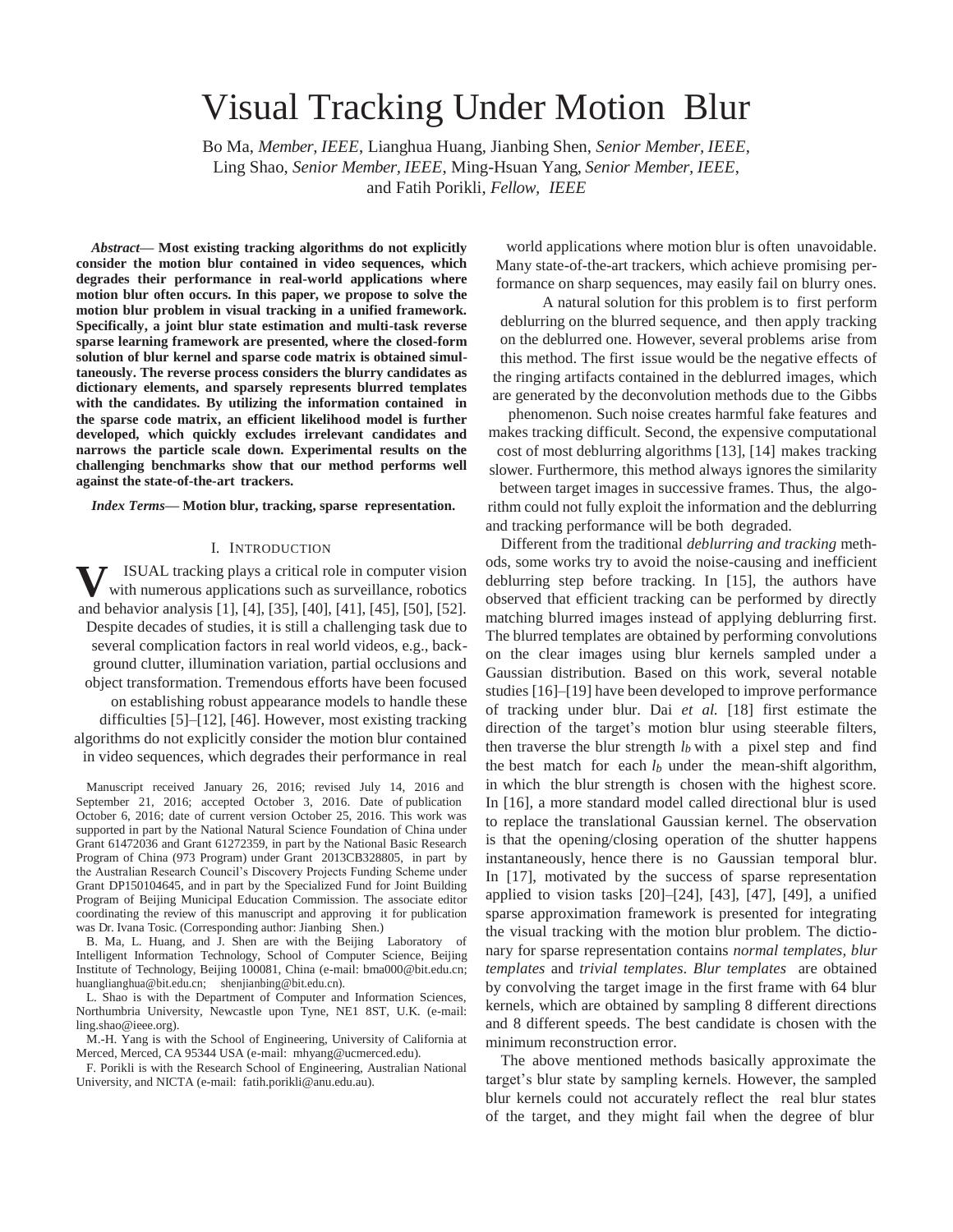is beyond their representation scope. In addition, this kind of methods often generates highly redundant blur templates, causing repeatedly useless matching and extra computational burden. In this work, we attempt to tackle the above issues. On the one hand, we hope that the blur kernel can be explicitly estimated according to the target's real blur state instead of being approximated by sampling, so that the blurry candidates can be represented by templates more accurately. On the other hand, we want to avoid the noise/artifacts caused by deblurring, which will decrease the tracking performance. Furthermore, we expect that the blur kernel estimation and visual tracking should be jointly conducted instead of independently performed. In this way, the blur kernel would be more precisely estimated due to the consideration of correlations between candidates and templates, and in turn, tracking would be more robustly performed thanks to the correctly estimated blur kernel.

Motivated by the above ideas, we propose to accomplish tracking under motion blur in a joint blur kernel estimation and multi-task reverse sparse learning model. The blur kernel *k* and the sparse coding matrix *C* are obtained simultaneously within one optimization procedure. To avoid introducing deblurring noise, the estimated kernel *k* is not used for restoring candidates but for convolving with the templates to get the blurred templates. The reverse process indicates that the algorithm considers blurry candidates as dictionary atoms and the blurred templates as observations, and blurred templates are sparsely represented by blurry candidates. Since the number of templates is much smaller than that of candidates, the implementation will be more efficient. As all the sharp templates share one blur kernel for accurately representing the current target image, instead of solving the sparse learning problem for each template independently, we propose to solve the joint model in a multi-task manner.

After the blur kernel and sparse representation are computed, we need to find a robust and efficient way of particle selection to locate the target accurately. Different sparse representation based methods construct appearance models in various ways. Basically, they can be categorized into holistic sparse representation based models and local sparse feature based models. For example, in [23], [24], and [31], the candidates are evaluated by using reconstruction errors on a learned dictionary, whereas in [33], [34], and [36], the evaluation is performed directly on the local sparse codes. Multi-Task Tracking (MTT) tracker [27] also uses multi-task sparse representation for the construction of observation models. However, the differences between our method and MTT tracker are significant. First, the MTT tracker focuses on the l1 tracker [23] with faster and more accurate implementation. It is a general tracker which aims at handling challenges in normal videos. In contrast, our method is designed to specially tackle motion blur in tracking, and it aims at jointly estimating the blur kernel and performing tracking with the help of the multi-task sparse representation framework. Second, the MTT tracker uses reconstruction errors for likelihood evaluation, while ours uses the max pooling of sparse code matrix for

the initial candidate screening, then we evaluate the rest candidates with a structured evaluation scheme. Third, we use reverse representation, which takes candidates as dictionary to represent blurred templates to accelerate the implementation. Finally, we do not require trivial templates since our multitask reverse sparse representation model is mainly applied for blur kernel estimation instead of noise suppression.

In this work, we propose a two-stage scheme for effectively and efficiently filtering the candidates. In the first stage, where a holistic model is used, we perform a fast rejection scheme based on the coding matrix *C* to quickly narrow the particle scope down. We observe that the coefficients of biased candidates are either zeros or very small, so an evaluating scheme based on the values of sparse codes would quickly exclude most candidates. In the second stage, the very few survivors are further evaluated with a robust local sparse coding model. Candidates are separated into several parts, and evaluated block-wisely with the structured reconstruction errors. The overview of our tracking framework is illustrated in Fig. 1. Our source code will be available  $at.1$ 

Compared to the existing approaches, the proposed visual tracking method offers the following contributions:

- To the best of our knowledge, we are the first to combine blur kernel estimation and visual object tracking in a unified framework, which jointly optimizes for the blur kernel and the sparse representation.
- We propose an iterative optimization algorithm for the multi-task model, which simultaneously obtains multiple sparse coding results and a single blur kernel of the candidates.
- Based on the insight on the sparse code matrix, we propose an efficient likelihood model to quickly exclude most irrelevant candidates for efficient visual tracking.

# II. JOINT BLUR KERNEL ESTIMATION AND MULTI-TASK REVERSE SPARSE LEARNING

In this section, we present the unified framework which combines the multi-task reverse sparse representation and blur kernel estimation in detail. We first discuss the original joint model and the motivation of this work. Next, we describe the proposed Multi-Task Reverse Sparse Representation (MTRSR) model. The optimization procedure is then introduced.

# *A. Problem Formulation*

The proposed tracking method is implemented under the particle filter framework [25]. Denote *y* as one of the motionblurred candidates in the current frame, given its estimated blur kernel *k* and white Gaussian noise *z*, the blurry image *y*  can be modeled as:

$$
y = k \ast x + z,\tag{1}
$$

where *x* is the latent sharp image of *y* and  $*$  denotes the convolution operator. Deblurring the candidate *y* corresponds convolution operator. Deblurring the candidate *y* correspond to the estimation of its latent image *x* and the blur kernel *k*:

$$
\hat{x}, \hat{k} = \arg\min *k * x - y*^2
$$

$$
x,k \qquad \qquad 2 \qquad \qquad (2)
$$

<sup>1</sup><http://github.com/shenjianbing/blurtracking>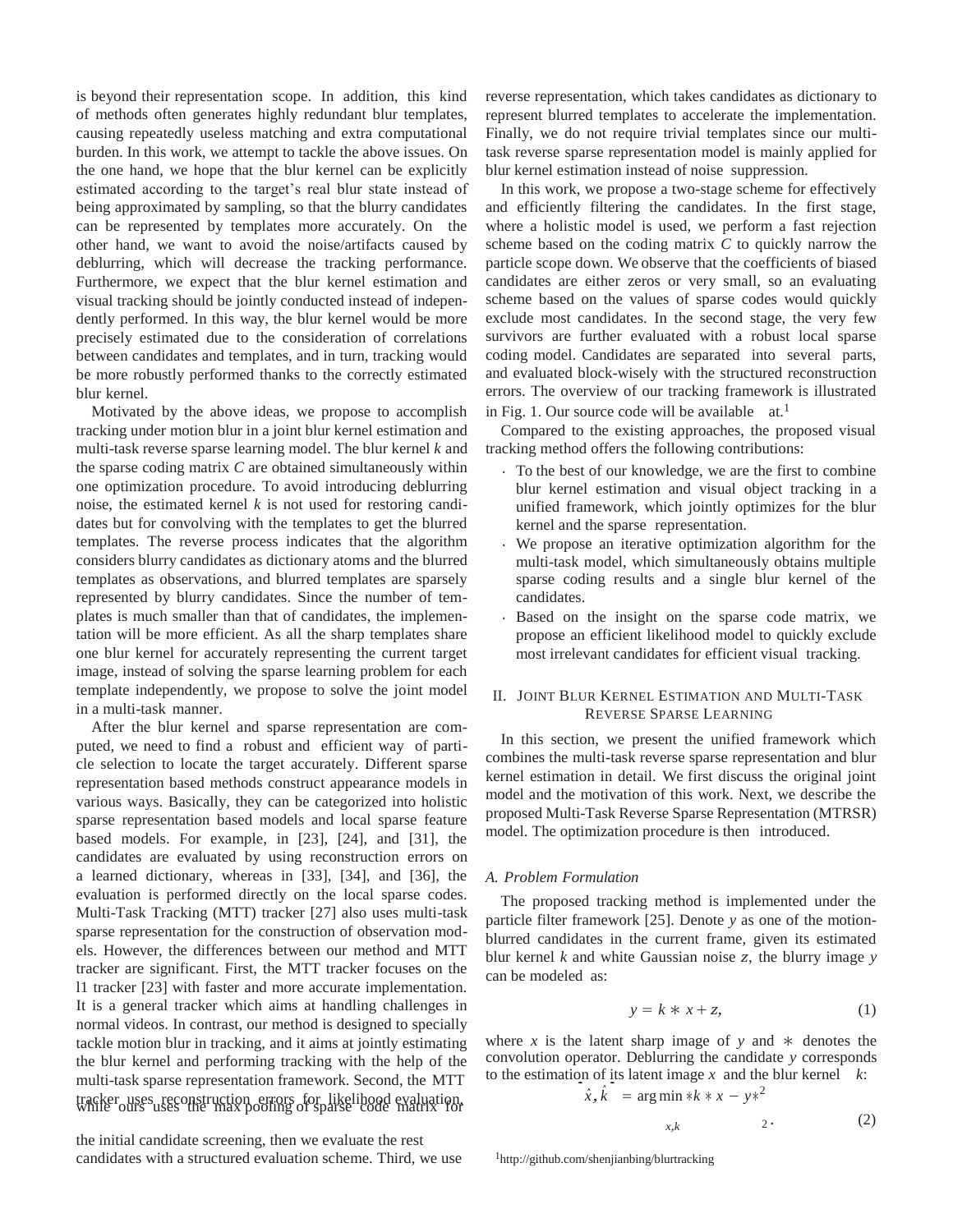

Fig. 1. The overall framework of the proposed visual tracking under motion blur algorithm.

This is an ill-posed inverse problem. We need to regularize *x* and  $k$  in (2) to obtain an accurate and stable solution,

$$
x^{2}, k^{2} = \arg\min_{x,k} *k * x - y *_{2}^{2} + \tau \rho(x) + \gamma * k *_{2}^{2}, \quad (3)
$$

where  $\rho(x)$  is a regularization term to make the final solution *x*ˆ smoother.

In sparse representation based tracking methods, if candidate *y* is close to the target, its deblurred image *x* should be well sparsely represented by the target's sharp template set *T* :

$$
\hat{\alpha} = \arg\min_{\alpha} *x - T\alpha \frac{2}{\ast_2} + \lambda \alpha \ast_1,\tag{4}
$$

where  $\alpha$  is the sparse coefficient vector. By combining deblurring (3) and sparse representation (4) in a unified framework, we can get a joint model, which simultaneously deblurs the candidate *y* and computes its sparse representation on  $T$  [26]:

$$
\begin{aligned} \mathbf{F}_{\hat{x}, \hat{k}, \hat{\alpha}}^{\dagger} &= \arg \min_{x, k, \alpha} *k * x - y *_{2}^{2} + \eta * x - T \alpha *_{2}^{2} \\ &+ \lambda * \alpha *_{1} + \tau \rho(x) + \gamma * k *_{2}^{2} . \end{aligned} \tag{5}
$$

Using (5) directly for tracking in blurry sequences might be attractive, since it jointly deblurs the candidate and computes the sparse coefficients with the deblurred image, which seems to be more robust. Unfortunately, applying the model directly for tracking might actually be both inefficient and ineffective. Firstly, the ringing artifacts contained in the deblurred candidate images create deteriorated features and make the representation inaccurate and unstable, which further degrades the tracking performance. Moreover, the optimization process actually computes the sparse coefficients, estimates the blur kernel and performs deblurring for every single candidate, which makes the computing process very slow.

### *B. The Proposed MTRSR Model*

To address the issues mentioned above, we do the following 2 analysis. Note that deblurring the candidates is notan essential

part in tracking tasks. To avoid the computationally expensive deblurring step, we can instead represent the blurry candidates with blurred templates as previous works do [15]–[17]. The blurred templates could be obtained by convolving the sharp templates with the estimated blur kernel *k*. By solving a sparse representation problem for each observation independently, the total computational cost is proportional to the number of candidates. We observe that the number of templates is far less than that of candidates. Therefore, similar to [2], if we consider the candidates as dictionary atoms and blurred templates as observations in turn, the computational cost of sparse coding will be significantly reduced [3].

 $\frac{1}{2}$  Nonetheless, independently solving each sparse representa-<br>2 tion problem still raises some problems. In particular, the blur

state of the target in one frame is unique, however, the above mentioned solving process estimates different blur kernels for different templates. This ignores the fact that different sharp

templates share the same blur kernel for accurately representing the target. Furthermore, solving multiple independent sparse representation problems is still a time-consuming task.

According to the above analysis and motivated by the work in [27], we propose to build our joint blur kernel estimation and sparse representation model in a multi-task manner. We propose a MTRSR model, which combines multiple sparse representation problems in a joint model and is formulated as:

$$
\hat{k}, \hat{C} = \underset{k, C}{\arg \min} *k * T - YC *_{F}^{2}
$$
  
+  $v * k *_{2} + \lambda_{2} * C *_{2,1}$ , (6)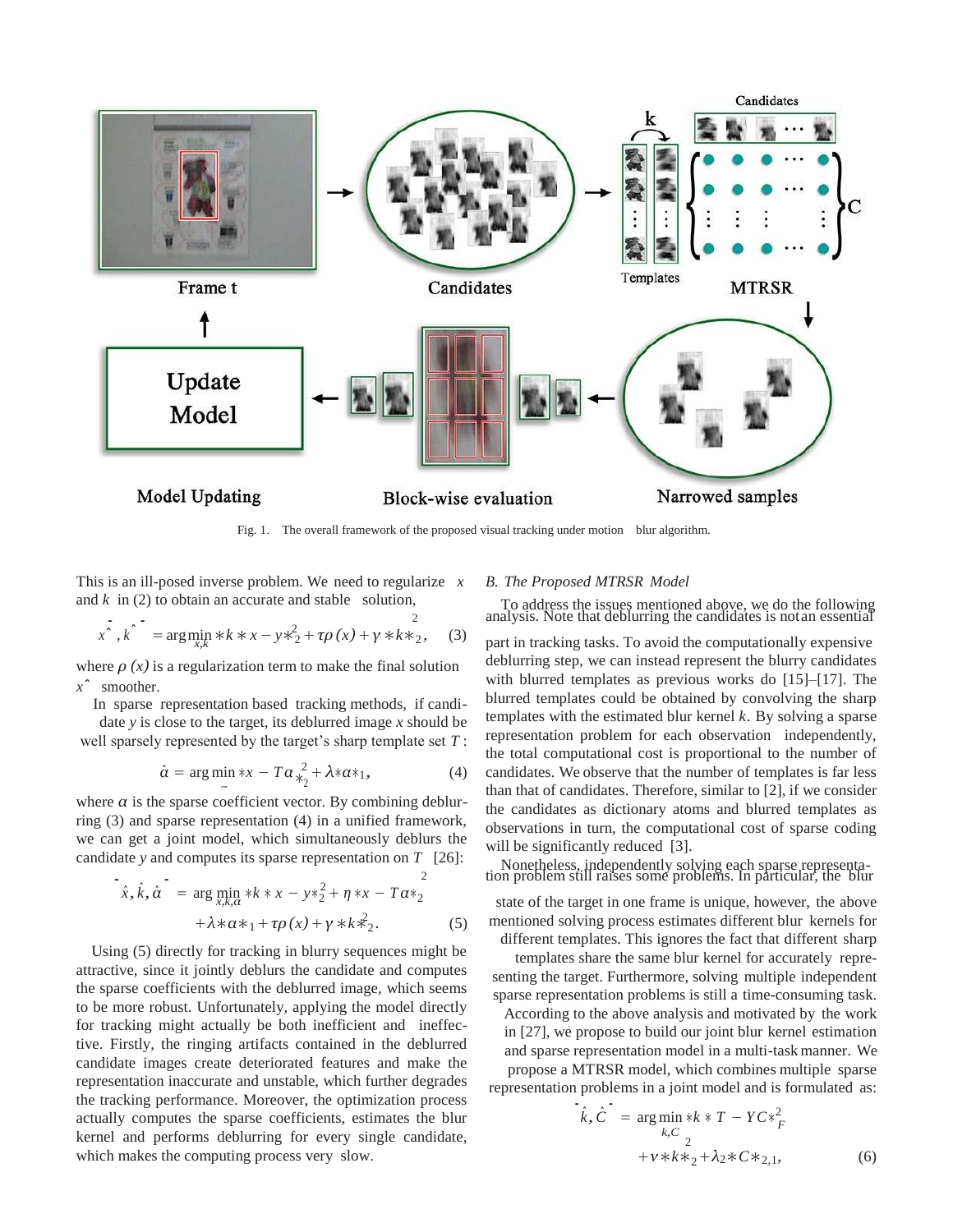Fore *k* is the blur kernel, *Y* is the blur:<br>
r representing blurred template set *k* +<br>
nvolution operator and *C* is the sparse<br>
Specifically,  $*C * p, q = \int_{i=1}^{n} * C_i * p$ where  $k$  is the blur kernel,  $Y$  is the blurry candidate set used for representing blurred template set  $k * T$ ,  $*$  denotes the for representing blurred template set  $k \times T$ ,  $\ast$  denotes the convolution operator and *C* is the sparse coefficient matrix.

, where  $*C_i *_{p}$ is the  $L_p$  norm of  $C_i$ , the *i*-th row of matrix  $C$ . Note that the regularization term  $\rho(x)$  on the deblurred image *x* is dropped since we do not obtain the deblurred image *x* during optimization. In the MTRSR model formulated by (6), the sharp templates *T* are convolved with blur kernel *k* to get the blurred templates  $k \times T$ , and are then sparsely represented by blurry candidates *Y* . Only one kernel *k* is estimated instead of multiple *k*s for different templates, which makes the solution more accurate and stable. The blurred templates convolved with *k* could represent the good candidates more precisely, and the sparse representation can also optimize the solution space of blur kernel *k* in turn.

### *C. Optimization*

The MTRSR model contains two variables - we separate the optimization into two sub-problems and adopt the alternating minimization scheme to iteratively optimize the two variables. We first initialize the sparse coding matrix *C* by solving

$$
\hat{C} = \arg\min_{C} *T - YC\frac{2}{*_{F}} + \lambda_{2} * C *_{2,1}.
$$
 (7)

where  $(7)$  is a multi-task sparse learning problem which can be solved by the Accelerated Proximal Gradient method [28].

*1) Subproblem A (Optimizing k):* With a fixed sparse coding matrix *C*, the blur kernel *k* can be estimated by solving the following optimization problem:

$$
\hat{k} = \underset{k}{\arg\min} \quad \underset{L}{*} \; T - Y\hat{C}^{-2} + v * k *_{2}, \tag{8}
$$

the width and height of a template,  $* k^2$  is a regularization where  $k^{\hat{}} \in \mathbb{R}^{w_T \times h_T}$  is the estimated kernel,  $w_T$  and  $h_T$  are term for suppressing most entries in *k* to reduce the boundary effects.

The minimization is a least squares problem with Tikhonov regularization. It has a closed-form solution [26]:

$$
\hat{k} = F^{-1} \left( \frac{\bar{F}(T) \otimes F \check{Y} \hat{C}}{\bar{F}(T) \otimes F(T) + vI} \right), \tag{9}
$$

where  $F(\cdot)$  denotes Fast Fourier Transform,  $F^{-1}(\cdot)$  denotes *Y* inverse Fast Fourier Transform,  $F(\cdot)$  denotes the complex conjugate of  $F(\cdot)$ ,  $\otimes$  denotes element-wise multiplication, and *I* is an identity matrix.

*2) Subproblem B (Optimizing C):* Given the estimated blur kernel  $k$ , the objective function can be rewritten as

$$
\hat{C} = \arg\min_{\lambda} \ k \ * \ T - YC_2 + \lambda_2 * C *_{2,1}, \tag{10}
$$

*C F* This is a multi-task sparse learning problem and can be readily solved by the Accelerated Proximal Gradient method [28]. The overall optimization procedure of the tracking model is summarized in Algorithm 1. The optimization is efficient, since  $k$  has a closed-form solution and multiple

sparse codings are solved within one model in a multi-task

**Algorithm 1** Optimization Algorithm of the Tracking Model

**Input:** template set T, candidate set Y, parameters  $\nu$  and  $\lambda_2$ and maximum number of iterations  $n$ .

**Output:**  $k$  and  $C$ .

1: Initialization:  $C$  is obtained by (7).

 $2: t=1.$ 3: while  $t < n$  do

optimizing  $k$ : Solving  $k$  with fixed  $C$  using (9). 4:

optimizing C: Solving C with fixed  $k$  by (10). 5.

 $t=t+1$ . 6.  $7:$  end while

fashion. The algorithm converges in about 6-10 iterations in our experiments.

### III. LIKELIHOOD MODEL

The proposed tracking model is based on the particle filter framework [25]. The likelihood model in the framework is described in this section.

#### *A. Fast Rejection of Irrelevant Candidates*

The distribution of nonzero elements in matrix *C* indicates the similarity between the candidate set and the template set. In the reverse representation manner, templates tend to be sparsely represented by good candidates, while candidates that are too different from the target usually correspond to all zero coefficients. Based on the observation, we propose a strategy to efficiently exclude irrelevant candidates. Supposing *n* templates  $T = T_1, T_2, \cdots, T_n$  are sparsely represented by *m* candidates  $Y = \{Y_1, Y_2, \cdots, Y_m\}$ , the sparse coding

matrix  $C = [\alpha_1, \alpha_2, \cdots, \alpha_n] \in \mathbb{R}^{m \times n}$ , where  $\alpha_i$  is the sparse coefficient vector of template  $T_i$ . Candidate  $Y_j$  is chosen for further evaluation only if . .

$$
\max \left[ a_i^j, \alpha_2^j, \cdots, \alpha_n^j \right] > 0, \tag{11}
$$

where  $\alpha_1^j$  is the *j*-th element in  $\alpha$ . Candidates that fail to match

the condition are considered as irrelevant candidates and are rejected from further evaluation. After the rejection process, the rest of the candidates are narrowed down to a smaller parse. \* = {*Y*<sup>\* '</sup> <sup>\*</sup> <sup>\*</sup> ΄ <sup>\*</sup> \*

#### *B. Structural Evaluation*

The scope of the candidate set is largely narrowed down, which allows us to employ more time-consuming but accurate evaluating methods. Considering that, compared to a holistic *F* model, a local model is more robust in handling local noise,

partial occlusions and target transformation, we apply the structural reconstruction errors to evaluate the likelihoods of candidates. Each blurred template in  $T^*$  is separated into *N* overlapping patches. In this way, we can get *Nn* patches,

and these patches are used for constructing a dictionary  $P = \n\begin{bmatrix}\nd_1, & \cdots, & d_N, & \cdots, & d_N \\
a_2, & \cdots, & a_N, & \cdots, & a_N\n\end{bmatrix}$  $\mathbf{R}^{d} \times (Nn)$ . Each candidate  $Y_j$  is separated into patches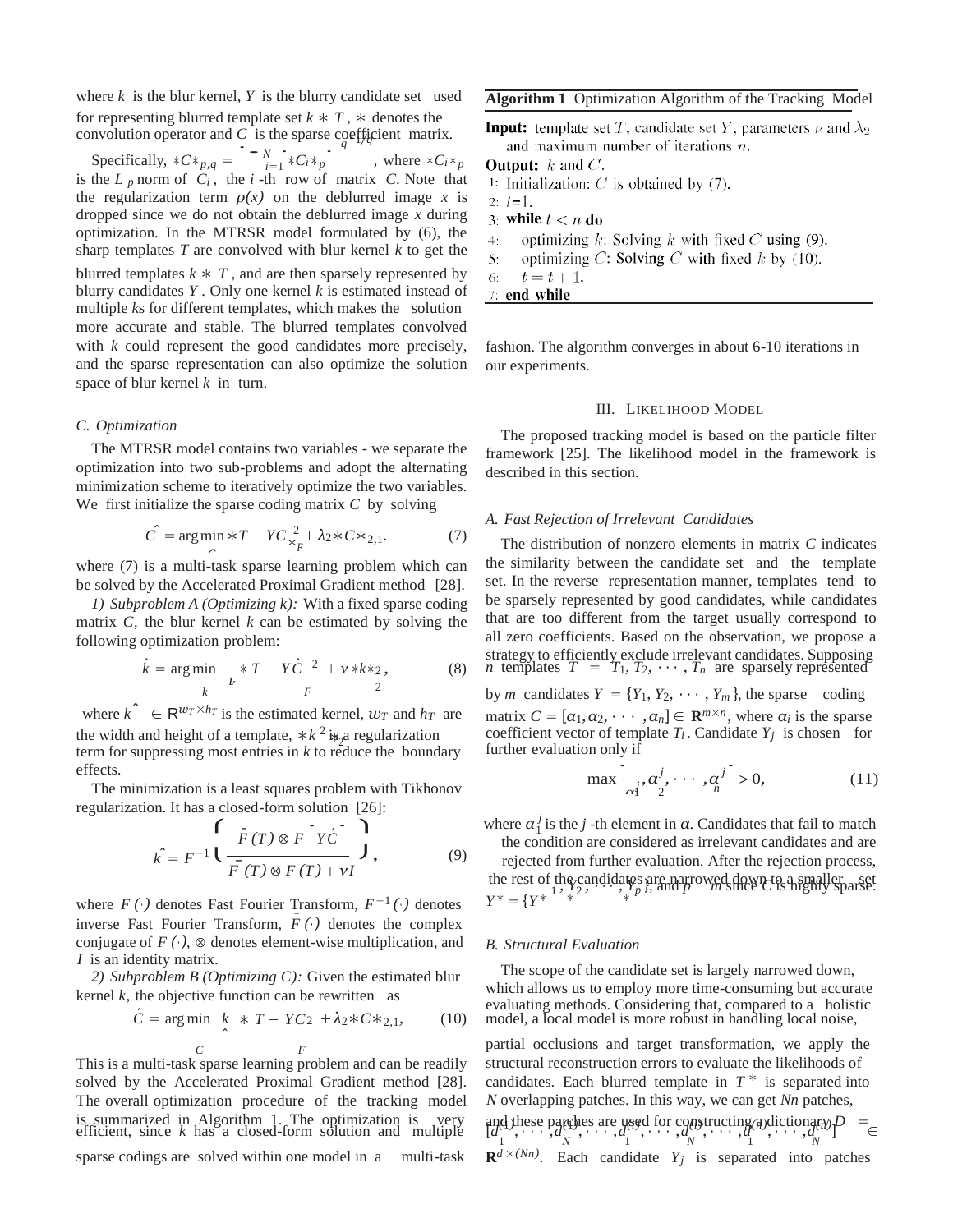$\{y_k | k = 1, \dots, N\}$  the same way as templates do. Each  $y_i$  is encoded by dictionary *D*:

$$
\min_{\beta k} * y_k - D\beta_k \frac{2}{*} + \lambda_3 * \beta_k *_{1},
$$
\n(12)

where  $\beta_k \in \mathbf{R}^{(Nn) \times 1}$  indicates the sparse coefficients of  $y_k$ . If candidate  $Y_j$  is close to the target, its local patch  $y_k$  should be well represented by the corresponding sub-dictionary *A. Performance on Blurry Sequences*<br>  $D_k = [d^{(1)}, d^{(2)}]$   $\ldots$   $d^{(1)} \in \mathbf{P}^{d \times n}$  The corresponding sub  $\kappa$ ,  $\kappa$   $\kappa$ ,  $\kappa$   $\kappa$   $\kappa$   $\kappa$   $\kappa$   $\kappa$   $\kappa$   $\kappa$   $\kappa$   $\kappa$   $\kappa$   $\kappa$   $\kappa$   $\kappa$   $\kappa$   $\kappa$   $\kappa$   $\kappa$   $\kappa$   $\kappa$   $\kappa$   $\kappa$   $\kappa$   $\kappa$   $\kappa$   $\kappa$   $\kappa$   $\kappa$   $\kappa$   $\kappa$   $\kappa$   $\kappa$   $\kappa$   $\k$ coefficients are  $\beta^*_{\substack{k \\ k}} = [\beta^k]_k^k \beta^N_{\substack{k \\ k \\ k}} + \beta^N_{\substack{k \\ k \\ k}} + \beta^N_{\substack{k \\ k \\ k}} + \beta^N_{\substack{k \\ k}} = [\beta^N]_k^k$ 

where  $\beta_k^j$ reconstruction error for patch *yk* is

$$
\varepsilon_k = \varepsilon_{k} - D_k \beta^* \varepsilon_k. \tag{13}
$$

After the reconstruction errors of all the patches  $\varepsilon_1 - \varepsilon_N$  are computed, the likelihood model of candidate  $Y_j$  is constructed by  $\frac{\text{error}}{N}$ 

$$
P \propto \int_{k=1}^{N} \exp(-\omega \varepsilon_k). \tag{14}
$$

where *ω* denotes the scaling factor.

# IV. UPDATE SCHEME

To adapt to the target's appearance variation, templates need to be updated overtime. In tracking under motion blur, a common idea of model updating is to deblur the estimated candidate and add it into the template set. However, the noise contained in the deblurred images could deteriorate the templates. As motion blur is generally temporarily appeared in most cases, in our update scheme, we only consider those tracking results whose images are relatively sharp.

We obtain the convolved template set  $T^*$  by convolving the sharp template set *T* with the estimated blur kernel *k* in the current frame. The dissimilarity value  $\delta$  between sets  $T^*$  and *T* is calculated as current frame. The dissimilarity value  $\delta$  between sets  $T^*$  and *T* is calculated as

$$
\delta = \frac{1}{n} \sum_{i=1}^{n} T_i^* - T_i \sum_{i=2}^{n} (15)
$$

where  $T_i^*$  and  $T_i$  are the *i*-th templates of  $T^*$  and  $T$  respectively. It is obvious that  $T^*$  is close to  $T$  if  $\delta$  is very small. When  $\delta < \delta_0$  which is a predefined dissimilarity threshold, we deem the tracking result blur free, and replace the *i* -th template in *T* with the tracking result. *i* is chosen by the following criterion: . .

$$
i = \arg \max_{k} \left[ T^* - T_k^* \right] \mid k = 1, \cdots, n \quad . \tag{16}
$$

# V. EXPERIMENTAL RESULTS

Our method is implemented in MATLAB R2012a and runs at 11.7 fps on an Intel Core i5 2.5GHz CPU with 4G memory. We maintain 10 templates during tracking and sample 600 candidates in each frame, all of them are normalized to  $32 \times 32$ . When performing the structured evaluation, 9 overlapped local patches  $(16\times16)$  are extracted within each frame with 8 pixel as the step length.  $\lambda_2$ ,  $\lambda_3$  and  $\gamma$  are fixed to 0.01,  $\pi$  is set

to 5,  $\nu$  is set to 0.01 and  $\delta_0$  is set to 0.03 in all experiments. In order to comprehensively evaluate our approach, we first evaluate our tracker on 58 sequences where objects are under severe motion blur. Then we present our results on a general benchmark [4] to demonstrate that our tracker can also perform well on non-blurry sequences.

In this section, we present the experimental results by

our method on 58 blurry sequences where objects are under severe motion blur. 51 of the sequences are obtained by convolving the sharp videos in benchmark [4] with randomly sampled blur kernels, and the rest sequences (i.e., BlurBody, BlurCar1, BlurCar2, BlurCar3, BlurCar4, BlurFace and BlurOwl) are acquired from the blurry videos in OTB-100 [48]. Our approach is compared with 13 recent state-ofthe-art tracking methods including Multi-Task Track- ing (MTT) tracker [27], Kernelized Correlation Filters (KCF) [44], Discriminative Scale Space Tracker (DSST) [51], Struck [10], Color-attribute based tracker (CNT) [42], Circulant Structure tracker with Kernels (CSK) [38], Sparsity- based Collaborative Model (SCM) [32], BLUr-driven Tracker (BLUT) [17], Compressive Tracker (CT) [30], Adaptive correlation filters based tracking (MOSSE) [37], Least Softthreshold Squared Tracker (LSST) [31], Spatio-Temporal Context tracker (STC) [39] and Adaptive Structural Local Apperance model (ASLA) [29], where ASLA, MTT and SCM are sparse representation based methods and BLUT is a blurdriven object tracker. These trackers are evaluated using the source codes from the original authors and each is run with carefully tuned parameters. Since fast motion of objects are common in blurry sequences, we set larger search radius for the trackers to cover possible target locations.

*1) Overall Performance:* The precision plots and success plots [4] are applied to evaluate the overall performance of our algorithm and compared trackers. The precision plots indicate the percentage of frames whose estimated location is within

the given threshold distance to the ground truth. The success plots demonstrate the ratios of successful frames whose overlap rate is larger than the given threshold. The precision score is given by the score on a selected representative threshold (e.g., 20 pixels). The success score is evaluated by the area under curve (AUC) of each tracker. Fig. 4 shows the precision plots and success plots of the trackers on 58 blurry videos. For precision plots, we rank the trackers according to the results at the error threshold of 20 pixels. For success plots, the trackers are ranked according to the AUC scores.

The precision scores and AUC scores for each tracker are shown in the legend of Fig. 4. From Fig. 4, we can see that KCF, DSST and our tracker perform well on the 58 blurry sequences, and our tracker achieves the best performance. Both the KCF and the DSST trackers belong to the correlation filter based tracking methods. Their stable tracking results may be attributed to the advantage of the correlation filter in handling blurry images. The discriminative ability of the HOG feature also contributes to the performance of KCF. In the precision plots, our algorithm performs 0.9% better than KCF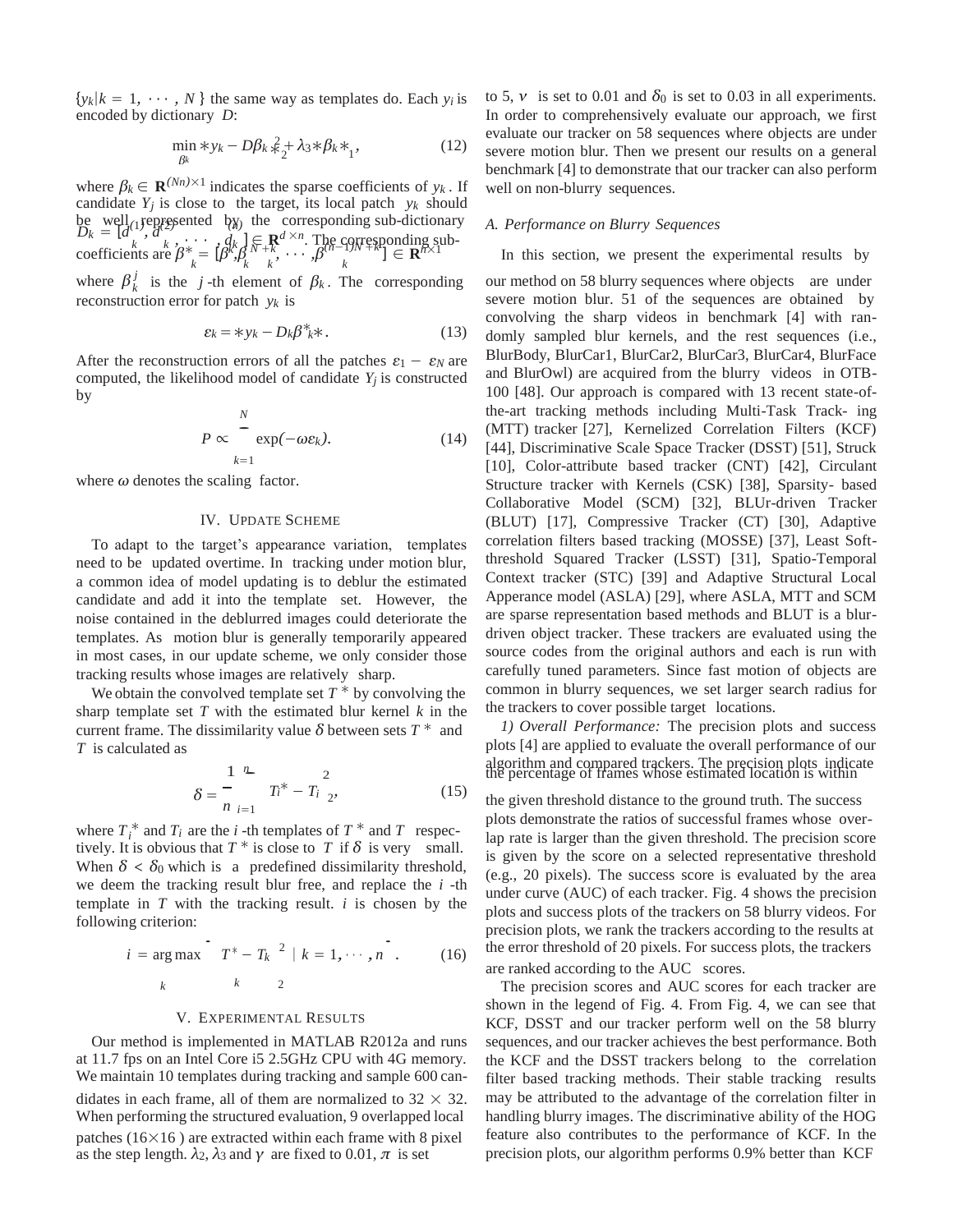

Fig. 2. Representative results of different trackers on sequences *Car1*, *Owl* and *Car3*. Objects in these sequences are under heavy motion blur.

and 5.7% better than DSST. In the success plots, our tracker outperforms KCF by 2.3% and DSST by 1.4.

It is also observed that our tracker significantly outperforms the blur-driven tracker BLUT. It is mainly because, compared to BLUT, which uses 64 predefined blur kernels obtained offline to capture different blur effects, in our method, the blur kernel is estimated with the candidates and updated online to adaptively reflect the blur state of the target, which is more accurate and computationally efficient. Besides, comparison between our tracker and the related MTT tracker indicates a significant improvement (64.9% versus 36.9%). The results suggest the contribution of the blur kernel estimation in improving the performance of our approach.

Overall, our tracker performs excellently on these blurry sequences compared to other trackers. The leading causes are summarized as follows. First, the estimated and online updated blur kernel in the tracking model truly reflects the blur state of the target, which makes the algorithm more robust against motion blur. Second, the multi-task reverse sparse representation, which considers the correlation among templates, greatly improves both computational efficiency and tracking performance. Third, the structured representation in the likelihood model further improves the robustness of our method against local noise and partial occlusions.

*2) Qualitative Evaluation:* A qualitative evaluation of our algorithm is presented in this section. For the 58 blurry videos, extreme motion blur is the main challenge for visual tracking. Additionally, there are some other challenges such as illumination variation, partial occlusion and in-/out-of plane rotation. We select 12 representative videos from them and discuss the tracking performance of different trackers as follows.

*a) Motion blur:* As shown in Fig. 2, the targets in sequences *Car1*, *Car4* and *Owl* are under significant motion blur in some frames caused by fast motion of cameras. In sequence *Car1*, the camera shakes throughout the sequence and the car in the video is severely blurred in several frames.

Struck and SCM easily drift away when the target is not sharp, and BLUT and LSST also lose the target when the car is largely blurred. ASLA, KCF and our tracker achieve the best performance and our tracker obtains the most accurate results. In sequence *Car3*, which is similar to *Car1* with a shaking camera, but the motion blur is less severe. Most trackers lock the target well, but Struck and KCF sometimes shift several pixels away. Our tracker obtains stable tracking results. In sequence *Owl*, the camera shakes strenuously and the target is under severe motion blur. ASLA, KCF and L1APG sometimes mistakenly track the target when fast motion blur appears. BLUT, Struck and our tracker perform better in this sequence.

*b) Motion blur* + *illumination variation: Car4* and *Singer1* in Fig. 3 are two sequences where targets are under motion blur as well as illumination variation. In sequence *Car4*, the car drives through a bridge and the light condition changes significantly. Motion blur is added manually by convolving with a random blur kernel. We can observe from Fig. 3 that KCF and L1APG fail to track the target. SCM and Struck drift away when motion blur occurs. The ASLA tracker significantly mistakenly estimates the scale. Only BLUT, LSST and our tracker successfully lock the target throughout the tracking process. In sequence *Singer1*, besides manually performed motion blur and illumination variation, the scale of the target is also gradually changed. Most trackers (e.g., ASLA, KCF, LSST) mistakenly estimate the scale or drift away from the location of the singer. BLUT, SCM and our tracker achieve the best performance. The blurdriven tracking model in BLUT makes it robust in predicting the location of the blurred target, and the normalized local intensity features make SCM less vulnerable to illumination changes. The accuracy of our method could be attributed to the structured sparse representation in handling local noise and light condition change and the estimated blur kernel to deal with blurred targets.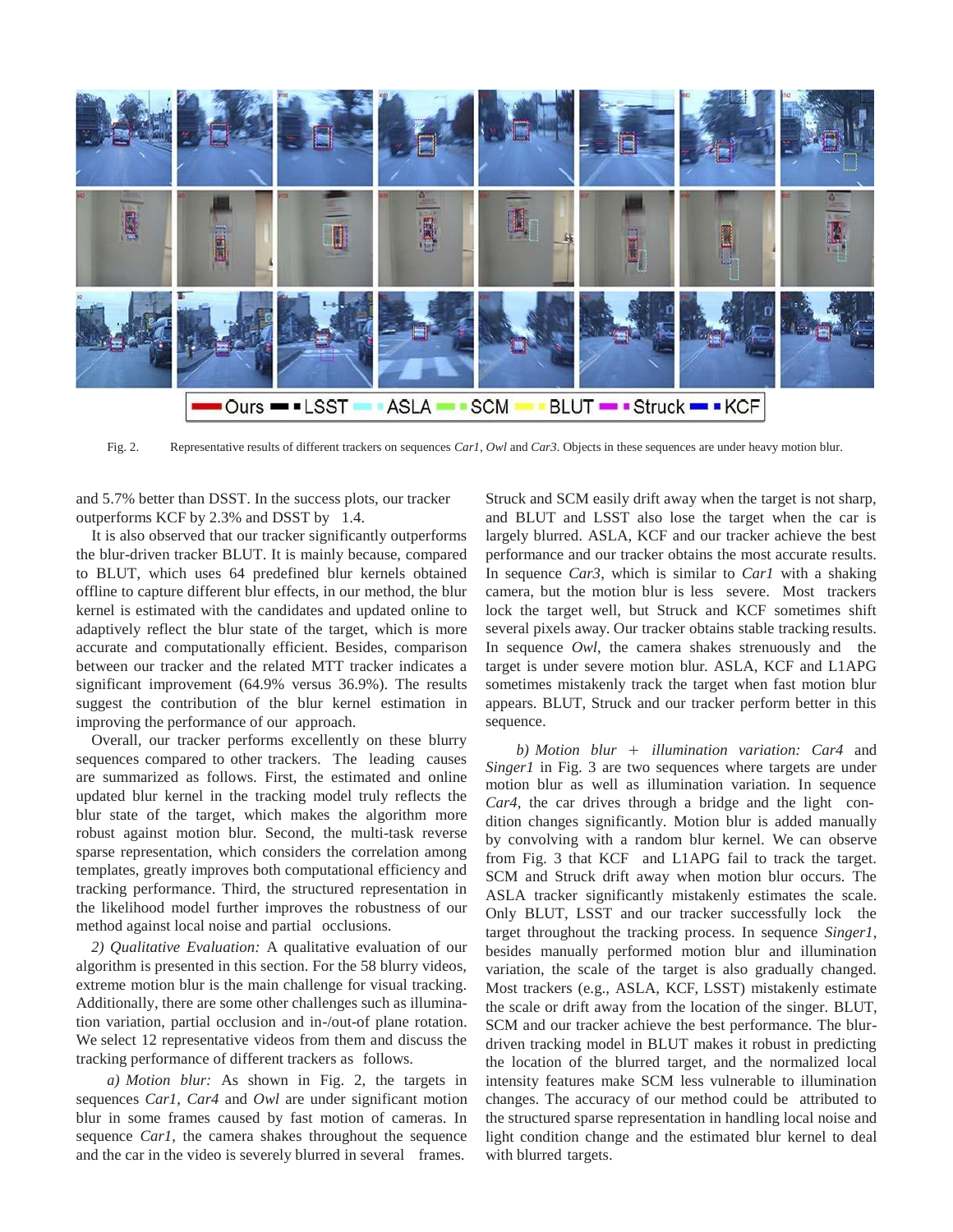

Fig. 3. Representative results of different trackers on sequences *Car4*, *Singer1* and *Walking2*. Objects in these sequences are under heavy motion blur. Besides, in sequences *Car4* and *Singer1*, targets are under significant illumination variation, and in sequence *Walking2*, the object suffers from partial occlusions.



Fig. 4. Precision plots and success plots over 58 blurry video sequences. The legends in the left sub-figure and the right sub-figure show the precision scores and AUC scores for each tracker, respectively.

*c) Motion blur* + *partial occlusion:* Sequence *Walking2*  is selected for testing trackers' robustness against occlusions under motion blur. A woman walks through a corridor and is occluded by a man in some frames. Motion blur is performed manually with random blur kernels. KCF and ASLA lose the target as occlusion appears (e.g., #216, #269). L1APG and LSST drift several pixels away in the blurry frames. BLUT and our method achieve the most accurate results. The robustness of our tracker against occlusion could be attributed to the structured representation that applies a blocking scheme to separate the target into several overlapped blocks - in this way, the adverse effect of partial noise would be alleviated. The estimated and online updated blur kernel also helps our method handle the motion blur problem in distinguishing the occluded target.

*d) Motion blur* + *fast moving:* Fig. 5 demonstrates the tracking results in three sequences (i.e., *Deer*, *Face* and *Jumping*) with fast motion. In sequence *Deer*, the deer runsfast

and the target is tarnished when severe motion blur appears in some frames. L1APG, Struck, ASLA and BLUT fail to locate the target at frames with blurry object images. Our tracker locks the head of the deer throughout the sequence. BLUT also performs relatively well in this sequence. In sequence *Face* the camera moves fast and the object's motion blur is severe. Also, the target slightly rotates in some frames. Struck, KCF and ASLA sometimes drift away when the target is not so sharp, as these methods do not explicitly consider motion blur in tracking sequences. In the *Jumping* sequence, the motion of the tracking target is so drastic that ASLA and L1APG fail before frame #41. LSST, BLUT and our method can keep track of the target to the end, but our method achieves more accurate tracking results. The estimated blur kernel and effectiveness of multi-task sparse representation make our method sail through the fast motion sequences.

*e) Motion blur* + *in-/out-of-plane rotation:* To evaluate our method in more general cases, we selected some sequences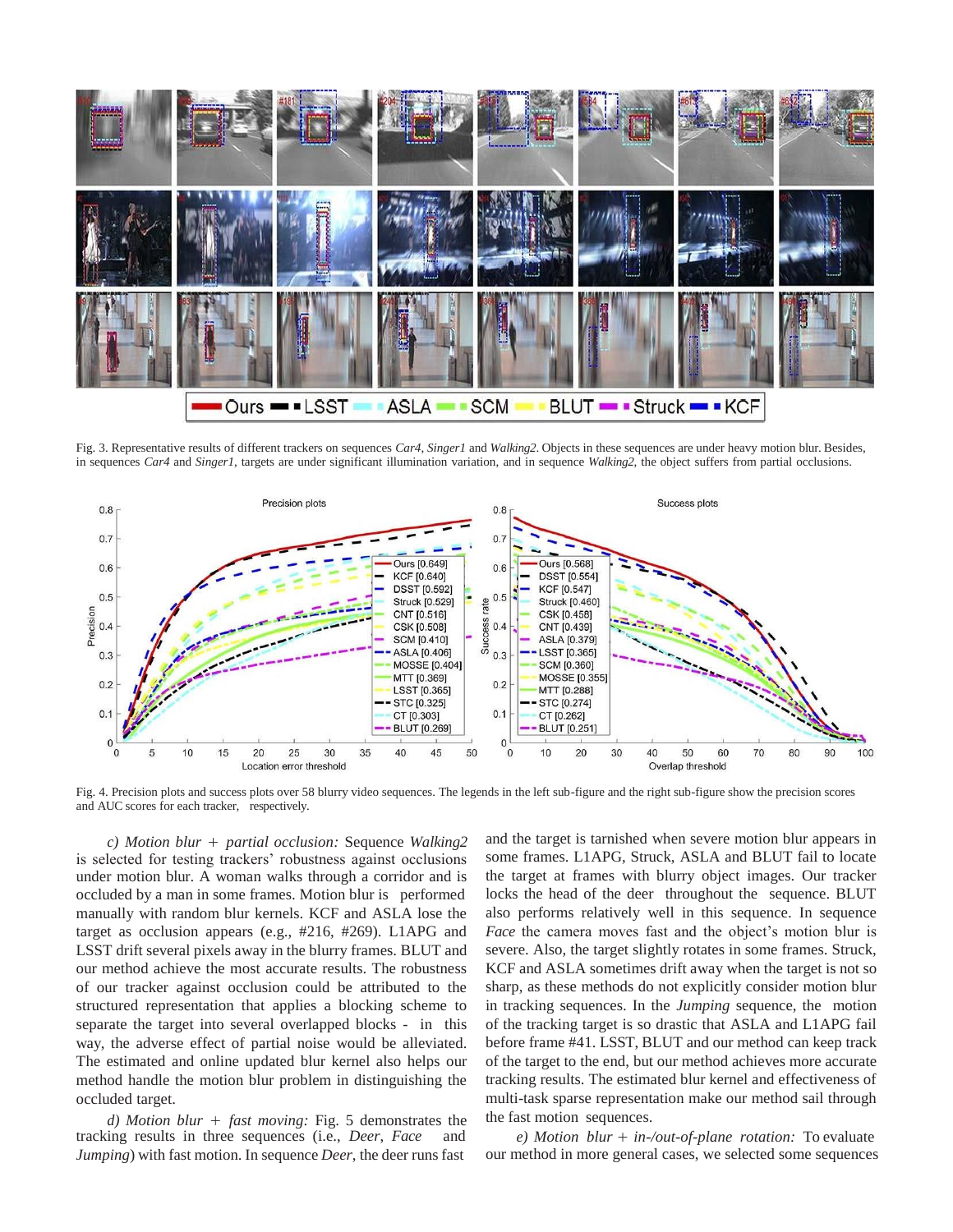

Fig. 5. Representative results of different trackers on sequences *Deer*, *Jumping* and *Face*. Fast moving of objects is the main challenge in these videos.



Fig. 6. Representative results of different trackers on sequences *Body*, *Dudek* and *Doll*. Besides motion blur, in-plane/out-of-plane rotation is the additional challenge throughout these sequences.

(i.e., *Body, Dudek* and *Doll*) where in-plane or/and out-ofplane rotations are additional challenges along with motion blur. It can be observed from Fig. 6 that rotation of the target makes it much more indistinguishable in a new frame and casts a more difficult problem in tracking. In sequence *Body*, L1APG, ASLA, BLUT and Struck drift several pixels away or fail to estimate the correct scale. SCM and our method lock the target with accurate scale estimation, and our method achieves more stable results. In sequence *Dudek*, the person rotates his head for about 360 degrees. L1APG, LSST, BLUT and KCF sometimes drift away when drastic motion blur occurs (e.g., #613, #668, #962). Only our method locks the target till the end with the correct scale. In sequence *Doll*, BLUT, ASLA, SCM, KCF and L1APG lose the target (e.g., in frames #198, #323 and #425). Only

LSST and our tracker successfully track the doll in the whole sequence.

## *B. Performance on Benchmark*

To evaluate the overall performance that our tracker can also perform well on non-blurry sequences, we carried out experiments on the complete benchmark [4], which contains 51 sequences with various challenging factors such as partial occlusions, object deformation, fast motion, illumination change and scale variation. We compare our results with all others recommended in [4], such as Struck [10], Sparsity-based Collaborative Model [32], Tracking Learning Detection (TLD) [11], Adaptive Structural Local Appearance tracker (ASLA) [29], Compressive Tracker (CT) [30], L1 tracker using Accelerated Proximal Gradient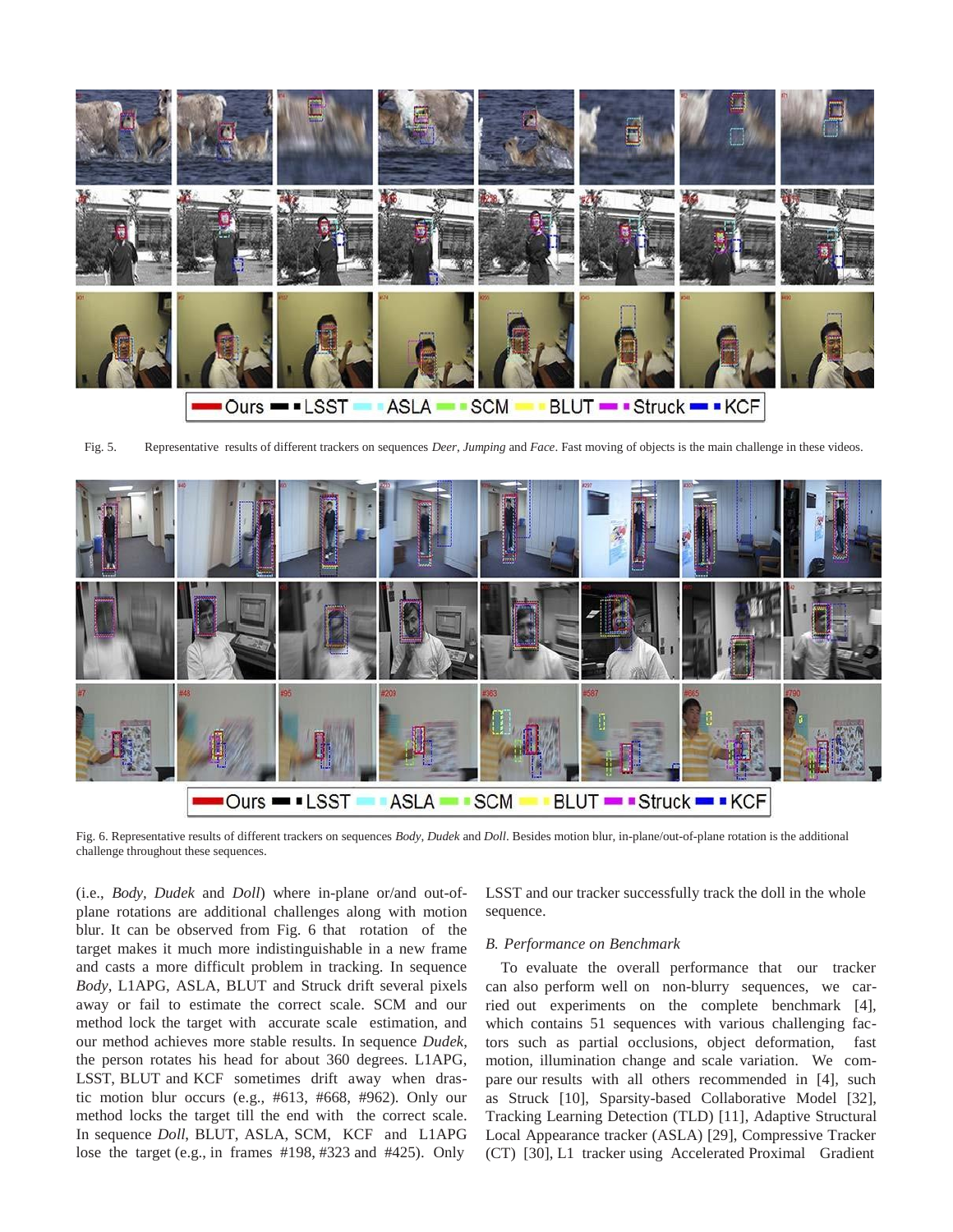

Fig. 7. Overall performance of our tracker against all others in the complete benchmark [4]. Only top 12 trackers and the MTT tracker are displayed.

approach (L1APG) [24], Least Soft-threshold Squares Tracker (LSST) [31] and Visual Tracking Detection (VTD) [12]. Most parameter settings remain the same as before. The only exception is that the  $v$ , which is used for regularizing the blur kernel  $k$ , is set to 0.1 instead of 0.01, since the motion blur for most sequences are less serious than the 58 extremely blurry videos.

As shown in Fig. 7, our tracker achieves the best performance in terms of both the precision score and the success score. The competitive performance on the general benchmark indicates the overall robustness of our method. Though our approach is designed for tracking objects under severe motion blur, it can also be used on blur-free videos where general challenges such as occlusions, object transformation and background clutter exist. The fast rejection scheme and the blockwise evaluation in the likelihood model are effective for both types of sequences.

# VI. CONCLUSION

To handle the motion blur during tracking, we have proposed a tracking model which integrates the blur kernel estimation and the sparse coding matrix calculation in a unified framework based on multi-task reverse sparse representation. The estimated blur kernel is applied to the normal templates to get the convolved templates which reflect the real blur situation of the target. The sparse coding matrix containing some useful information for distinguishing the target is used to select some better candidates. Then, we have constructed an effective likelihood model based on the structural reconstruction error to determine the best candidate. Comprehensive experimental comparisons with the state-of-the-art algorithms demonstrate the effectiveness of the proposed tracking method in dealing with motion blur.

#### **REFERENCES**

[1] H. Yang, L. Shao, F. Zheng, L. Wang, and Z. Song, "Recent advances and trends in visual tracking: A review," *Neurocomputing*, vol. 74, no. 18, pp. 3823–3831, Nov. 2011.

- [2] W. Zhong, H. Lu, and M.-H. Yang, "Robust object tracking via sparse collaborative appearance model," *IEEE Trans. Image Process.*, vol. 23, no. 5, pp. 2356–2368, May 2014.
- [3] B. Zhuang, H. Lu, Z. Xiao, and D. Wang, "Visual tracking via discriminative sparse similarity map," *IEEE Trans. Image Process.*, vol. 23, no. 4, pp. 1872–1881, Apr. 2014.
- [4] Y. Wu, J. Lim, and M.-H. Yang, "Online object tracking: A benchmark," in *Proc. IEEE Conf. Comput. Vis. Pattern Recognit.*, Jun. 2013, pp. 2411–2418.
- [5] S. He, Q. Yang, R. W. H. Lau, J. Wang, and M.-H. Yang, "Visual tracking via locality sensitive histograms," in *Proc. IEEE Conf. Comput. Vis. Pattern Recognit.*, Jun. 2013, pp. 2427–2434.
- [6] S. Wang, H. Lu, F. Yang, and M.-H. Yang, "Superpixel tracking," in *Proc. IEEE Int. Conf. Comput. Vis.*, Jun. 2011, pp. 1323–1330.
- [7] D. A. Ross, J. Lim, R.-S. Lin, and M.-H. Yang, "Incremental learning for robust visual tracking," *Int. J. Comput. Vis.*, vol. 77, nos. 1–3, pp. 125–141, 2008.
- [8] M. M. N. Ali, M. Abdullah-Al-Wadud, and S.-L. Lee, "Multiple object tracking with partial occlusion handling using salient feature points," *Inf. Sci.*, vol. 278, pp. 448–465, Sep. 2014.
- [9] L. Sevilla-Lara and E. Learned-Miller, "Distribution fields for tracking," in *Proc. IEEE Conf. Comput. Vis. Pattern Recognit.*, Jun. 2012, pp. 1910–1917.
- [10] S. Hare, A. Saffari, and P. H. Torr, "Struck: Structured output tracking with kernels," in *Proc. IEEE Int. Conf. Comput. Vis.*, Jun. 2011, pp. 263–270.
- [11] Z. Kalal, K. Mikolajczyk, and J. Matas, "Tracking-learning-detection," *IEEE Trans. Pattern Anal. Mach. Intell.*, vol. 34, no. 7, pp. 1409–1422, Jul. 2012.
- [12] J. Kwon and K. M. Lee, "Visual tracking decomposition," in *Proc. IEEE Conf. Comput. Vis. Pattern Recognit.*, Jun. 2010, pp. 1269–1276.
- [13] A. Levin, "Blind motion deblurring using image statistics," in *Proc. Adv. Neural Inf. Process. Syst.*, 2006, pp. 841–848.
- [14] S. Dai and Y. Wu, "Motion from blur," in *Proc. IEEE Conf. Comput. Vis. Pattern Recognit.*, Jun. 2008, pp. 1–8.
- [15] H. Jin, P. Favaro, and R. Cipolla, "Visual tracking in the presence of motion blur," in *Proc. IEEE Conf. Comput. Vis. Pattern Recognit.*, vol. 2. Jun. 2005, pp. 18–25.
- [16] C. Mei and I. Reid, "Modeling and generating complex motion blur for real-time tracking," in *Proc. IEEE Conf. Comput. Vis. Pattern Recognit.*, Jun. 2008, pp. 1–8.
- [17] Y. Wu, H. Ling, J. Yu, F. Li, X. Mei, and E. Cheng, "Blurred target tracking by blur-driven tracker," in *Proc. IEEE Int. Conf. Comput. Vis.*, Nov. 2011, pp. 1100–1107.
- [18] S. Dai, M. Yang, Y. Wu, and A. K. Katsaggelos, "Tracking motionblurred targets in video," in *Proc. IEEE Int. Conf. Image Process.*, Oct. 2006, pp. 2389–2392.
- [19] Y. Wu, J. Hu, F. Li, E. Cheng, J. Yu, and H. Ling, "Kernel-based motionblurred target tracking," in *Proc. Adv. Vis. Comput.*, 2011, pp. 486– 495.